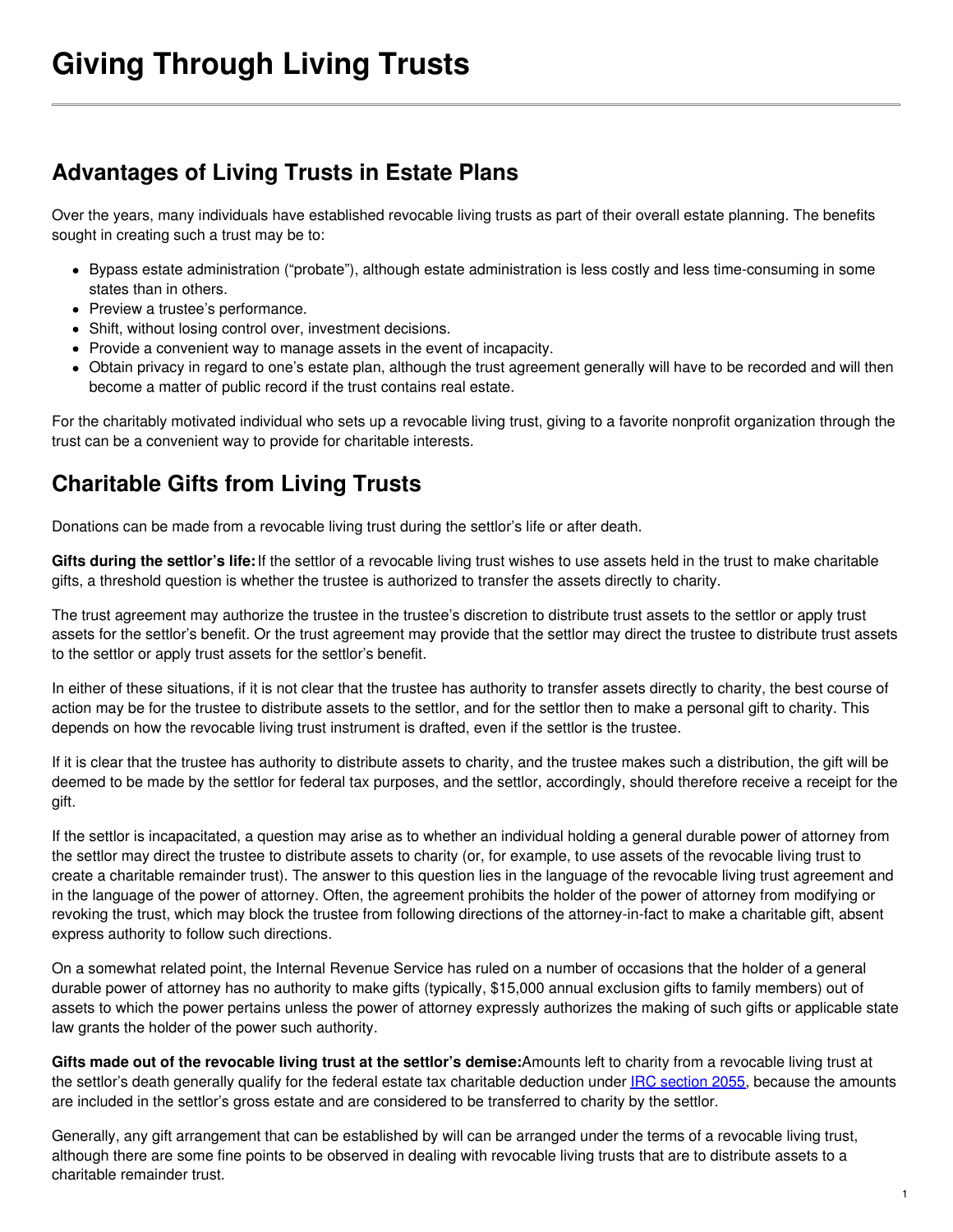**Distribution to a charitable remainder trust:** If assets are left from a revocable living trust to a charitable remainder trust, the federal income tax regulations require that the assets be transferred from the living trust to the charitable remainder trust (i.e., from the trustee of the former to the trustee of the latter), so that the two trusts are separate and distinct. See Reg. section [1.664-1\(a\)\(6\),](http://edocket.access.gpo.gov/cfr_2008/aprqtr/pdf/26cfr1.664-1.pdf) Example (4).

If the revocable living trust is to pay the settlor's debts, federal estate tax and any state death taxes, it is important that the distribution to the charitable remainder trust be net of the debts and taxes so that none of the debts and taxes are paid by the charitable remainder trust. See Reg. section [1.664-1\(a\)\(6\),](http://edocket.access.gpo.gov/cfr_2008/aprqtr/pdf/26cfr1.664-1.pdf) Example (3).

Although the charitable remainder trust may not be funded by the revocable living trust immediately upon the settlor's death, the obligation of the charitable remainder trust to make payment of the annuity or unitrust amount should begin on the date of the settlor's death. In this regard, see Reg. section  $1.664-1(a)(6)$ , Example  $(4)(i)$ , and  $1.664-1(a)(5)$ .

The charitable remainder trust will be deemed created once it is partially or completely funded. This is significant because distributions made by the charitable remainder trust and any undistributed income of the charitable remainder trust will be governed for tax purposes by **IRC** [section](https://www.law.cornell.edu/uscode/text/26/664) 664 (meaning, for example, that any undistributed income of the charitable remainder trust will bypass federal income taxation by reason of the trust's exemption from federal income tax under IRC section 664(c)). Post-mortem distributions by the living trust to the beneficiary(ies) of the charitable remainder trust are not governed by the special rules of section 664, but rather by the usual rules governing trust distributions. See Reg. section 1.664-1(a)(6), Example 4(ii). See section 664 for rules concerning maximum and minimum payout rates and charitable remainder values.

**Income in Respect of a Decedent (IRD) items:**If an individual plans to leave income in respect of a decedent to a revocable living trust at his or her death, it can make sense to use the IRD items to make charitable bequests. IRD left to an individual is generally subject to both federal income tax and federal estate tax. IRD left to charity, on the other hand, bypasses both income tax (because of the charity's tax-exempt status) and estate tax for the charitable gift portion (because of the estate tax charitable deduction).

It is important, however, for the instrument creating the revocable living trust specifically to direct the IRD item(s) to charity, in order to be assured that the trust does not pay income tax on the IRD. For details, see IRC section  $642(c)(1)$  and the corresponding regulations. (Another solution might be to bequeath the IRD item(s) directly to charity.)

**Conclusion:** Many of the same tax and drafting considerations come into play when planning a post-mortem charitable gift from a revocable living trust as come into play when planning a charitable bequest. Much guidance regarding the tax issues can be found in Reg. sections [1.642\(c\)-1](http://edocket.access.gpo.gov/cfr_2009/aprqtr/pdf/26cfr1.642(c)-1.pdf), 1[.664](http://edocket.access.gpo.gov/cfr_2008/aprqtr/pdf/26cfr1.664-1.pdf), and [20.2055-1](http://edocket.access.gpo.gov/cfr_2008/aprqtr/pdf/26cfr20.2055-1.pdf).

#### **Appendix**

### **General Tax Information**

Charitable gifts of cash and "cash equivalents" may be deducted in one year up to 60 percent of a giver's adjusted gross income. The limit is generally 30 percent of adjusted gross income for gifts of long-term appreciated property.

Gift amounts in excess of these limits may be deducted in as many as five succeeding tax years. Seenternal Revenue Code section  $170(d)(1)(A)$ .

### **Federal Gift and Estate Tax Considerations**

**Gift and estate taxes:** The Tax Cuts and Jobs Act of 2017 continued the trend toward reducing the impact of federal estate and gift taxes on personal estate planning. Effective January 1, 2018, the Act doubled the planned \$5.6 million estate and gift tax exemption amount to \$11.18 million for individuals and \$22.36 million for a married couple. These amounts will continue to be indexed for inflation in future years. The maximum tax rate remains 40% for estate and/or gift taxes beyond the exemption amount.

**Annual gift exclusion:** In 2018 an individual can give up to \$15,000 a year to each of as many other individuals as he or she wishes without having to report or pay tax on the gifts (IRC section [2503\(b\)](https://www.law.cornell.edu/uscode/text/26/2503#b)). This exclusion amount is subject to an inflation adjustment each year. Check for latest amounts.

The annual gift exclusion, however, is available only with respect to gifts of "present interests."

**Gift-splitting:** Gift-splitting by spouses permits a gift made by one spouse to be treated as having been made one-half by each